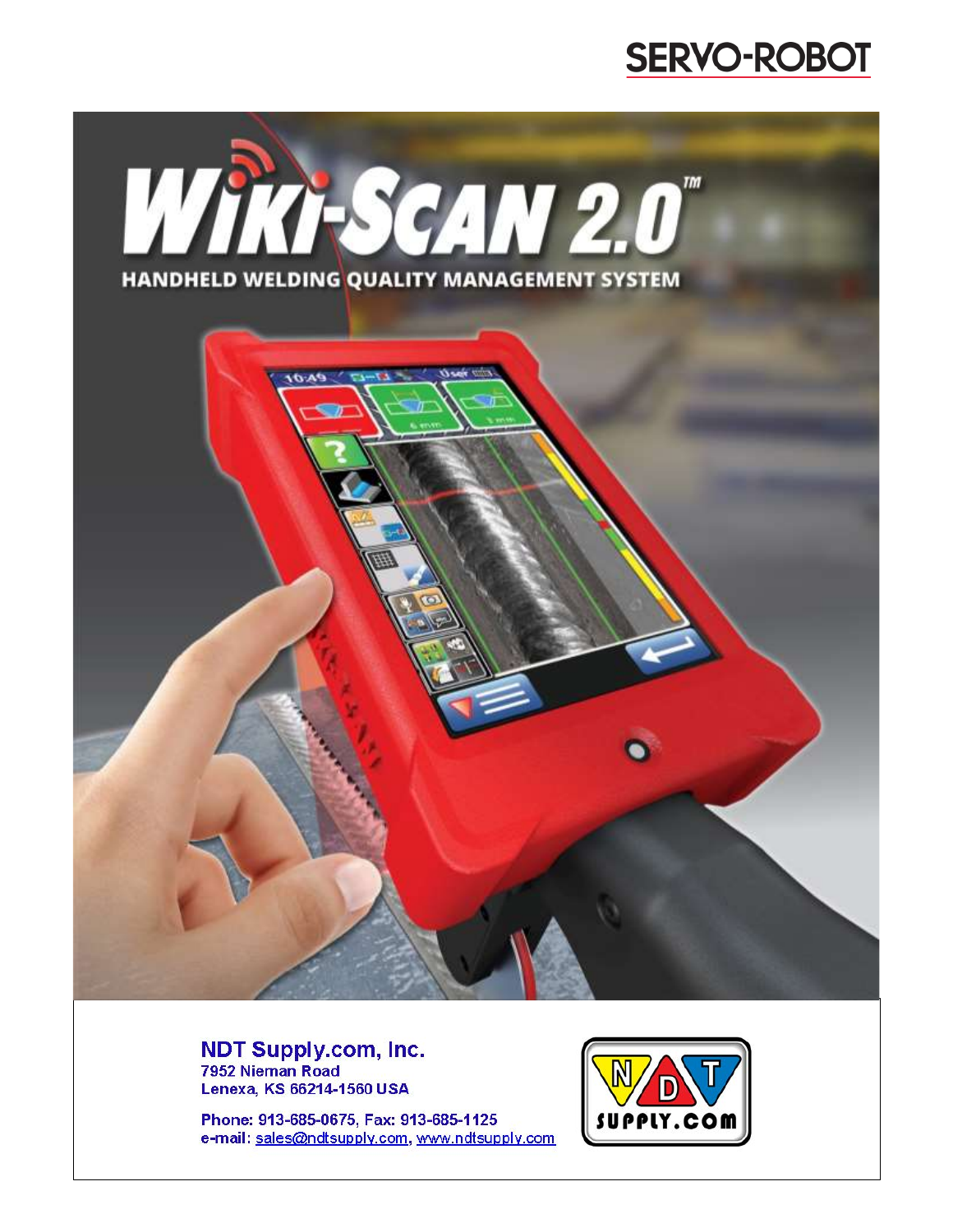WIRI-SCAN 2.0 Handheld Welding Quality Management System

### **TABLE OF CONTENTS**

| 1   |        |                                                             |  |
|-----|--------|-------------------------------------------------------------|--|
| 2   |        |                                                             |  |
| 3   |        | EXPLODED VIEW OF WIKI-SCAN 2.0™ AND AVAILABLE ACESSORIES  4 |  |
| 4   |        |                                                             |  |
| 5   |        |                                                             |  |
| 6   |        |                                                             |  |
| 6.1 |        |                                                             |  |
|     | 6.1.1  |                                                             |  |
|     | 6.2    |                                                             |  |
|     | 6.2.1  |                                                             |  |
|     | 6.2.2  |                                                             |  |
|     | 6.3    |                                                             |  |
|     | 6.3.1  |                                                             |  |
|     | 6.4    |                                                             |  |
|     | 6.4.1  |                                                             |  |
|     | 6.4.2  |                                                             |  |
|     | 6.4.3  |                                                             |  |
|     | 6.4.4  |                                                             |  |
|     | 6.4.5  |                                                             |  |
|     | 6.4.6  |                                                             |  |
|     | 6.4.7  |                                                             |  |
|     | 6.4.8  |                                                             |  |
|     | 6.4.9  |                                                             |  |
|     | 6.4.10 |                                                             |  |
|     | 6.4.11 |                                                             |  |
|     |        |                                                             |  |
|     | 6.5    |                                                             |  |
|     | 6.5.1  |                                                             |  |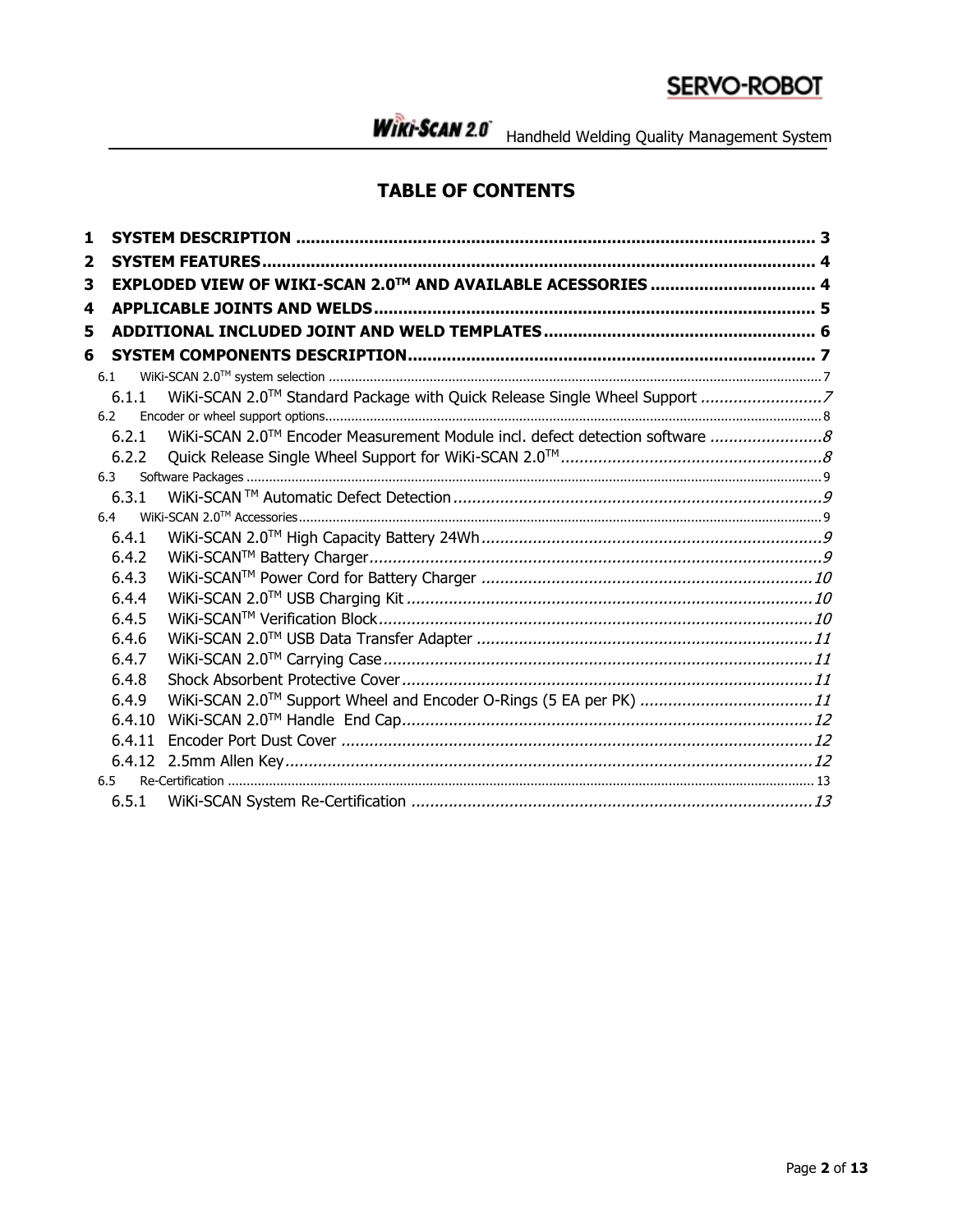### **1 SYSTEM DESCRIPTION**

WiKi-SCAN 2.0<sup>TM</sup> is a unique, compact, and non-contact handheld welding quality management system that accurately inspects weld joint preparations, joint fit-up, and weld bead geometry ensuring the reliability of the welding process.

It provides measurements of many features, including leg size and undercut, as well as measurements of critical parameters such as root and face opening, gap, mismatch and bevel angles. The advanced measurement software allows automatic defect detection with little prior training.

WiKi-SCAN 2.0<sup>TM</sup> limits redundant inspection operations, unneeded repairs, and over-welding, shortens inspection time and saves costs. Comprehensive and immediate objective digital reporting and wireless communication allow for efficient electronic data management, traceability, and quality control.

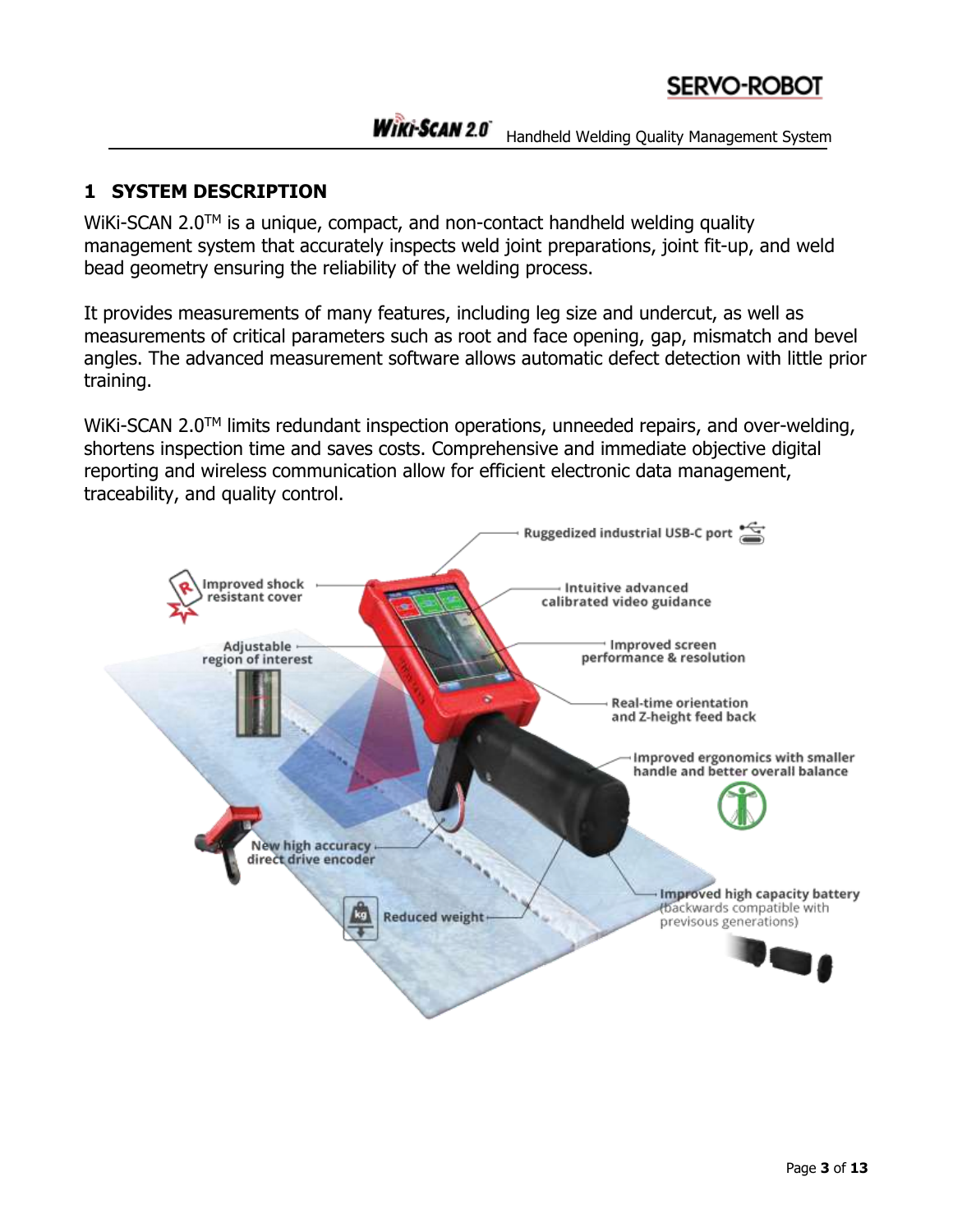#### **2 SYSTEM FEATURES**

- Non-contact electronic inspection of joint and weld
- Objective results and improved reliability
- Simple intuitive icon-based interface
- Template based inspection parameters for user friendly operation without programming
- Customizable Go/No-Go settings and easily set tolerances
- Immediate measurement results
- Encoder measurement module for reliable data collection on long welds
- Automatically creates inspection reports
- Ability to transfer inspection results over Wi-Fi or USB
- Robust yet compact design for use in real production environments
- USB charging of the internal battery simplifies usage
- Helpful video tutorials about common functions

#### **3 EXPLODED VIEW OF WIKI-SCAN 2.0TM AND AVAILABLE ACESSORIES**

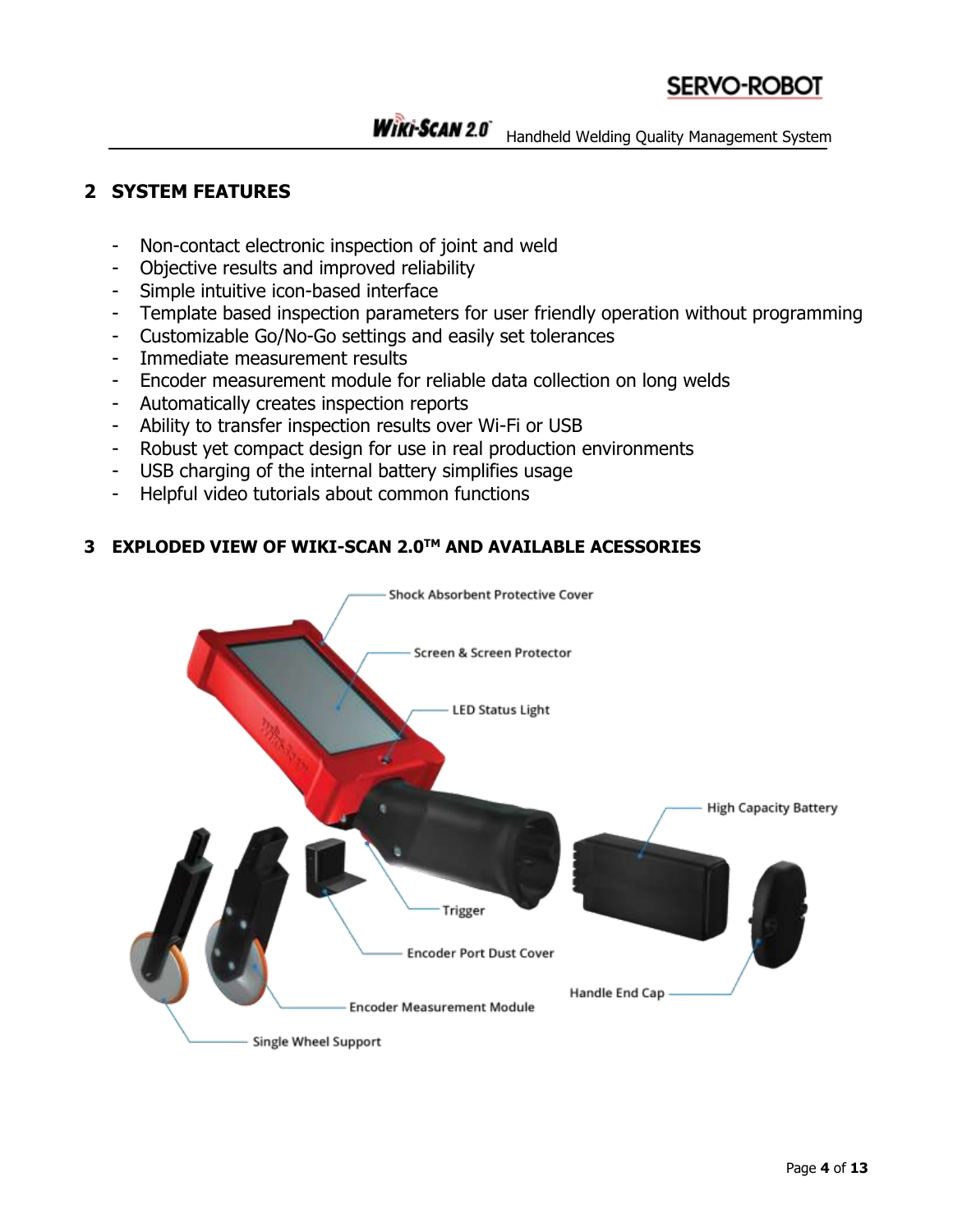### **4 APPLICABLE JOINTS AND WELDS**

The following table includes the standard joints and welds that can be inspected by the  $W$ iKi-SCAN 2.0<sup>TM</sup>. Other joints and weld templates are available.

| JOINT INSPECTION                    |                                              |                                                                                                                           |                                                      |
|-------------------------------------|----------------------------------------------|---------------------------------------------------------------------------------------------------------------------------|------------------------------------------------------|
| Joint Type<br>and Range<br>Features | <b>T-Joint</b><br>$30^{\circ} - 140^{\circ}$ | <b>Butt Joint</b><br>: (Square, U. V and Bevel Groove)<br><b>Max. 55 mm</b><br>(Max. 100 mm)<br>$15^{\circ} - 45^{\circ}$ | <b>Lap Joint</b><br>$2 - 50$ mm<br>$(4 - 100$ mm $)$ |
| Joint Included Angle (B)            | V                                            | $\checkmark$                                                                                                              | $\sim$                                               |
| Root Opening/Gap                    | √                                            | $\checkmark$                                                                                                              | W.                                                   |
| Mismatch/Hi-Lo                      |                                              | ✓                                                                                                                         | $\checkmark$                                         |
| Groove Angle (0)                    |                                              | √                                                                                                                         |                                                      |
| Bevel Angle (l,r)                   |                                              | v                                                                                                                         |                                                      |

| <b>WELD INSPECTION</b>                           |                                                                                                      |                                                                                    |                                                  |
|--------------------------------------------------|------------------------------------------------------------------------------------------------------|------------------------------------------------------------------------------------|--------------------------------------------------|
| <b>Weld Type</b><br>and Range<br><b>Features</b> | <b>Fillet Weld</b><br>$30^{\circ} - 140^{\circ}$<br>$2 - 55$ mm<br>$(4 - 100$ mm)<br><b>Research</b> | <b>Groove Weld</b><br>$2 - 55$ mm<br>(4 - 100 mm)<br>$2 - 55$ mm<br>$(4 - 100$ mm) | <b>Lap Weld</b><br>$2 - 50$ mm<br>$(4 - 100$ mm) |
| Leg and Size                                     | $\checkmark$                                                                                         |                                                                                    | $\checkmark$                                     |
| Theoretical Throat                               | $\checkmark$                                                                                         | $\overline{\phantom{a}}$                                                           | $\checkmark$                                     |
| Convexity/Underfill                              | ✓                                                                                                    | $\checkmark$                                                                       | ✓                                                |
| Reinforcement                                    | $\overline{\phantom{0}}$                                                                             | $\checkmark$                                                                       | -                                                |
| Undercut                                         | ✓                                                                                                    | $\checkmark$                                                                       | ✓                                                |
| Toe Angle                                        | ✓                                                                                                    | ✓                                                                                  | ✓                                                |
| Mismatch/Hi-Lo                                   | $\overline{\phantom{0}}$                                                                             | $\checkmark$                                                                       | $\overline{\phantom{0}}$                         |
| Plate Angle                                      | $\checkmark$                                                                                         | √                                                                                  | $\checkmark$                                     |
| Face Width                                       | ÷                                                                                                    | $\checkmark$                                                                       | ٠                                                |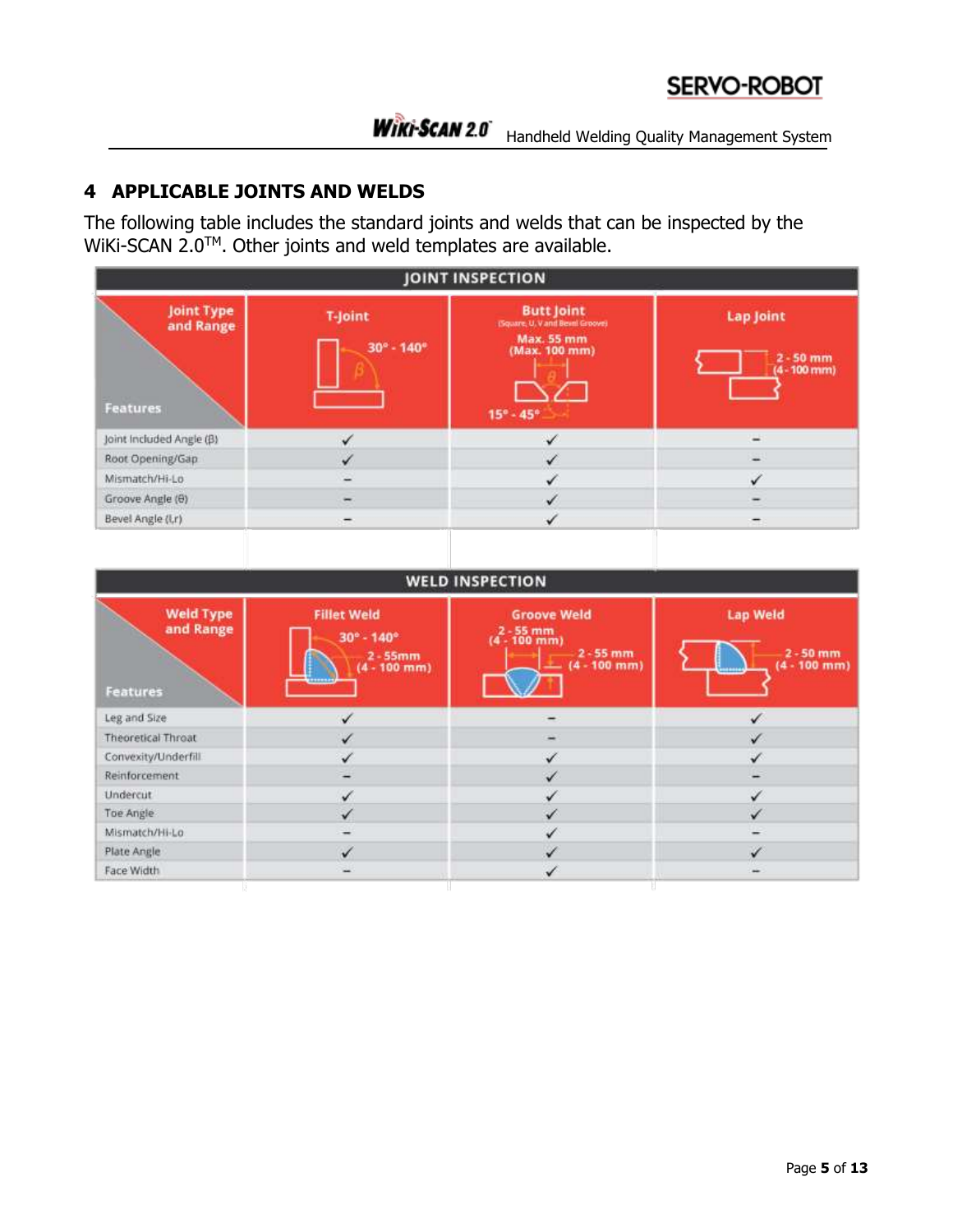#### **5 ADDITIONAL INCLUDED JOINT AND WELD TEMPLATES**

The WiKi-SCAN 2.0TM Handheld Non-Contact Welding Quality Management System comes with various templates of all of the most common joint types and welds. This template based system allows users to easily inspect joints or welds with minimal configuration. The figure below shows the various standard joint templates and weld templates that are available from SERVO-ROBOT.

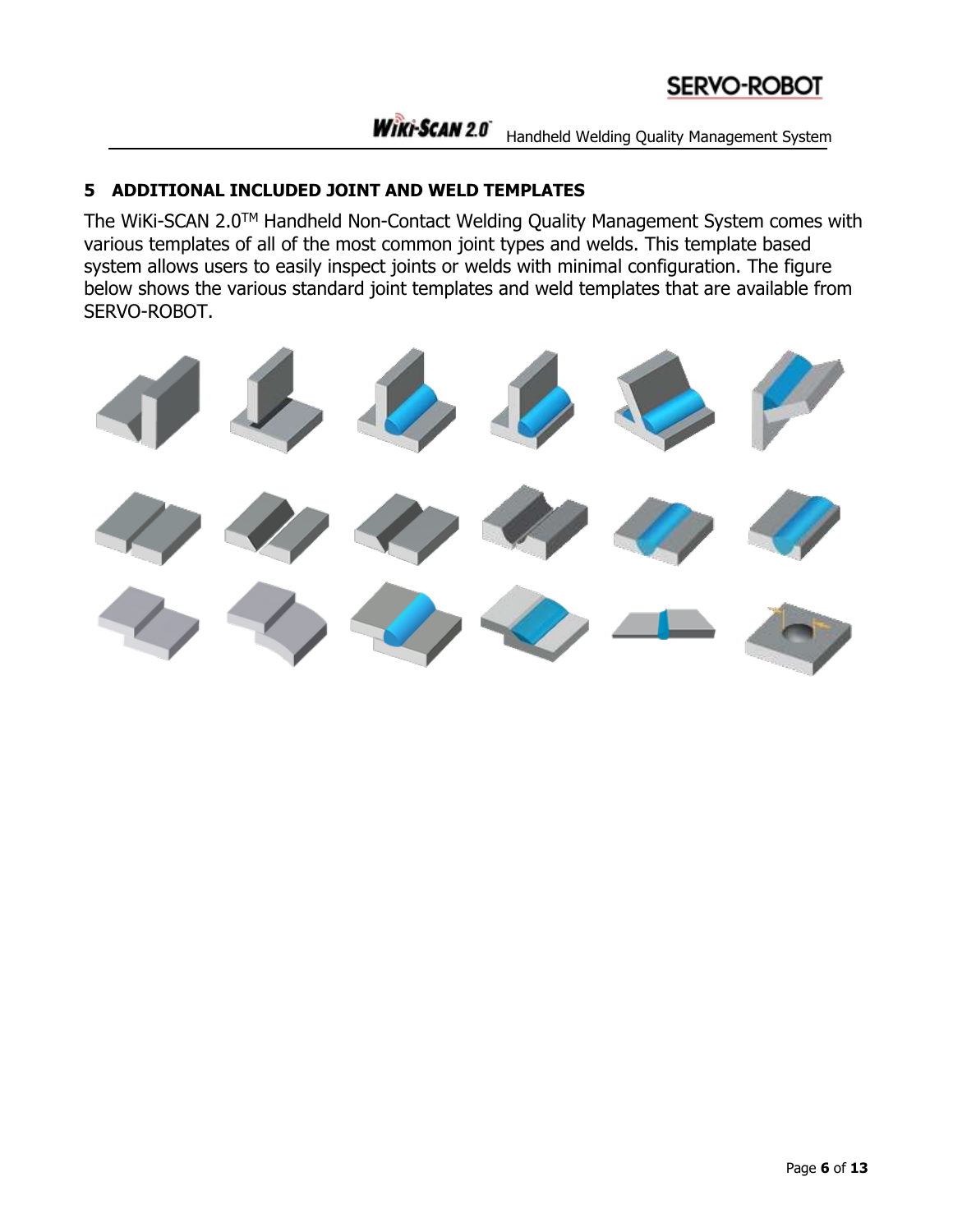#### **6 SYSTEM COMPONENTS DESCRIPTION**

#### **6.1 WiKi-SCAN 2.0TM system selection**



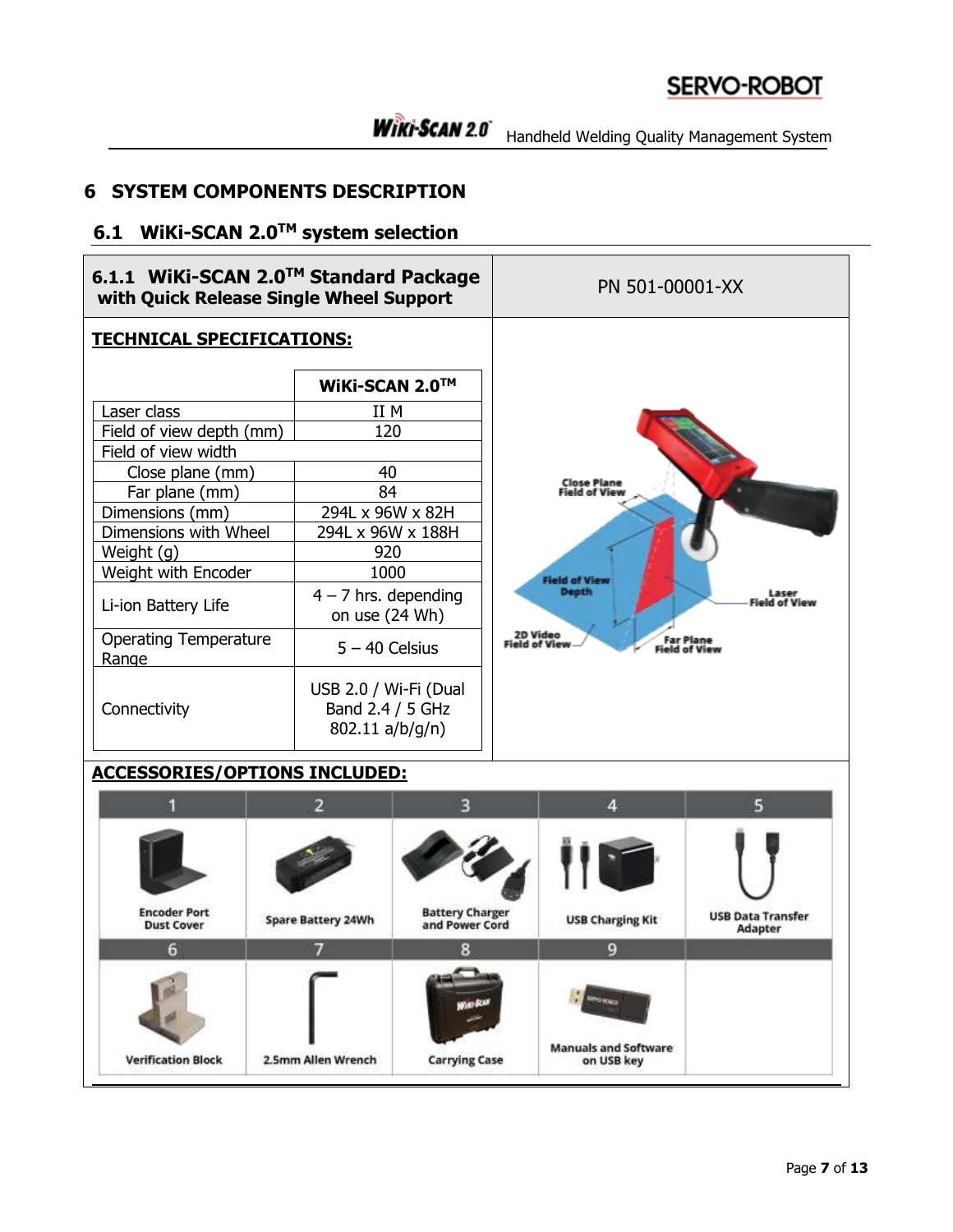## **6.2 Encoder or wheel support options**

| 6.2.1 WiKi-SCAN 2.0™ Encoder Measurement<br>Module incl. defect detection software                                                                                                                                                                                                                                                                                                                                                                   | PN 301-00023 |
|------------------------------------------------------------------------------------------------------------------------------------------------------------------------------------------------------------------------------------------------------------------------------------------------------------------------------------------------------------------------------------------------------------------------------------------------------|--------------|
| The Encoder Measurement Module allows users to<br>accurately measure the location of detected defects<br>relative to the start of the weld bead or cumulatively.<br>The position of the defects is automatically recorded<br>for further reference in the WiKi-SCAN 2.0 <sup>TM</sup><br>database. Additionally, the encoder wheel support<br>assists with maintaining the WiKi-SCAN 2.0™ at the<br>optimal position above the part to be inspected. |              |

| 6.2.2 Quick Release Single Wheel Support for<br>WiKi-SCAN 2.0™                                                                                                                                                                                                                                                                                                                  | PN 301-00057 |
|---------------------------------------------------------------------------------------------------------------------------------------------------------------------------------------------------------------------------------------------------------------------------------------------------------------------------------------------------------------------------------|--------------|
| The Quick Release Single Wheel Support assists with<br>maintaining the WiKi-SCAN 2.0™ at the optimal<br>position above the part to be inspected. This support<br>can easily be removed or installed without the need<br>for any additional tools. The light weight and low<br>profile design makes it perfect for working in confined<br>spaces or where access may be limited. |              |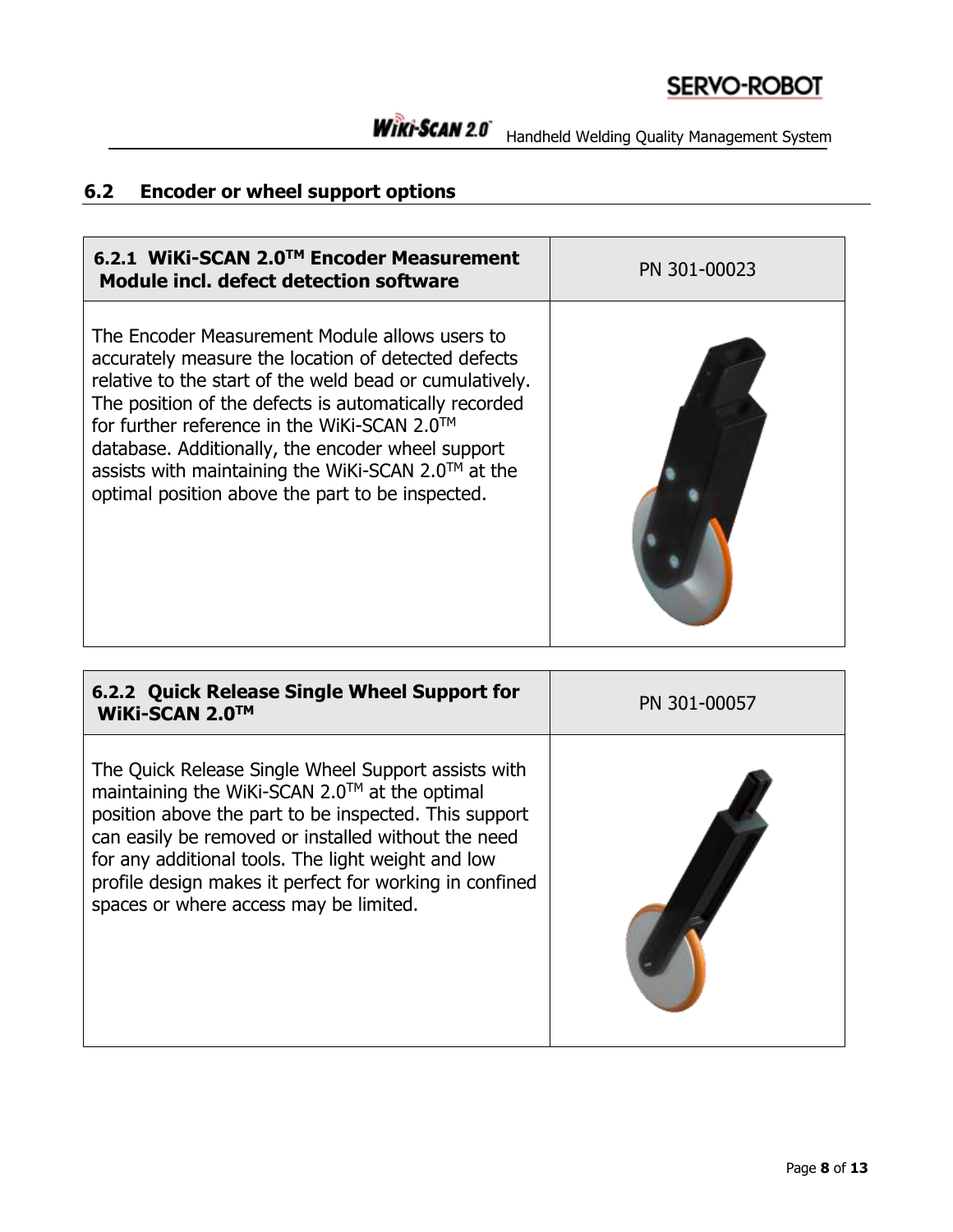# WIRI-SCAN 2.0 Handheld Welding Quality Management System

### **6.3 Software Packages**

| 6.3.1 WiKi-SCAN ™ Automatic Defect Detection                                                                                                                                                                                                                                                        | PN 508026 |
|-----------------------------------------------------------------------------------------------------------------------------------------------------------------------------------------------------------------------------------------------------------------------------------------------------|-----------|
| With the Automatic Defect Detection option, you will just<br>need to position the WiKi-SCAN over the joint and move<br>along the joint to inspect. Every time a tolerance limit is<br>exceeded, the WiKi-SCAN will vibrate, take a picture and<br>record the value of the feature out of tolerance. |           |

## **6.4 WiKi-SCAN 2.0TM Accessories**

| 6.4.1 WiKi-SCAN 2.0™ High Capacity Battery<br><b>24Wh</b>                                                                                                                   | PN 102-03233 |
|-----------------------------------------------------------------------------------------------------------------------------------------------------------------------------|--------------|
| Upgraded version of the WiKi-SCAN 2.0™ battery. These<br>new batteries are rated at 24Wh and are backwards<br>compatible with the previous generation of the<br>WiKi-SCAN™. |              |
| Note: Due to safety regulations, only 3 batteries (total) can<br>be shipped with each WiKi-SCAN 2.0™ system                                                                 |              |

| 6.4.2 WiKi-SCAN™ Battery Charger                                                                                                                                                                                                                                          | PN 102-03447 |
|---------------------------------------------------------------------------------------------------------------------------------------------------------------------------------------------------------------------------------------------------------------------------|--------------|
| Battery charging cradle for charging WiKi-SCAN 2.0™<br>high capacity batteries outside of the WiKi-SCAN 2.0™.<br>This battery charging cradle can also be used with the<br>previous generation WiKi-SCAN™ batteries. Typical<br>charge time is around 3.5hrs per battery. |              |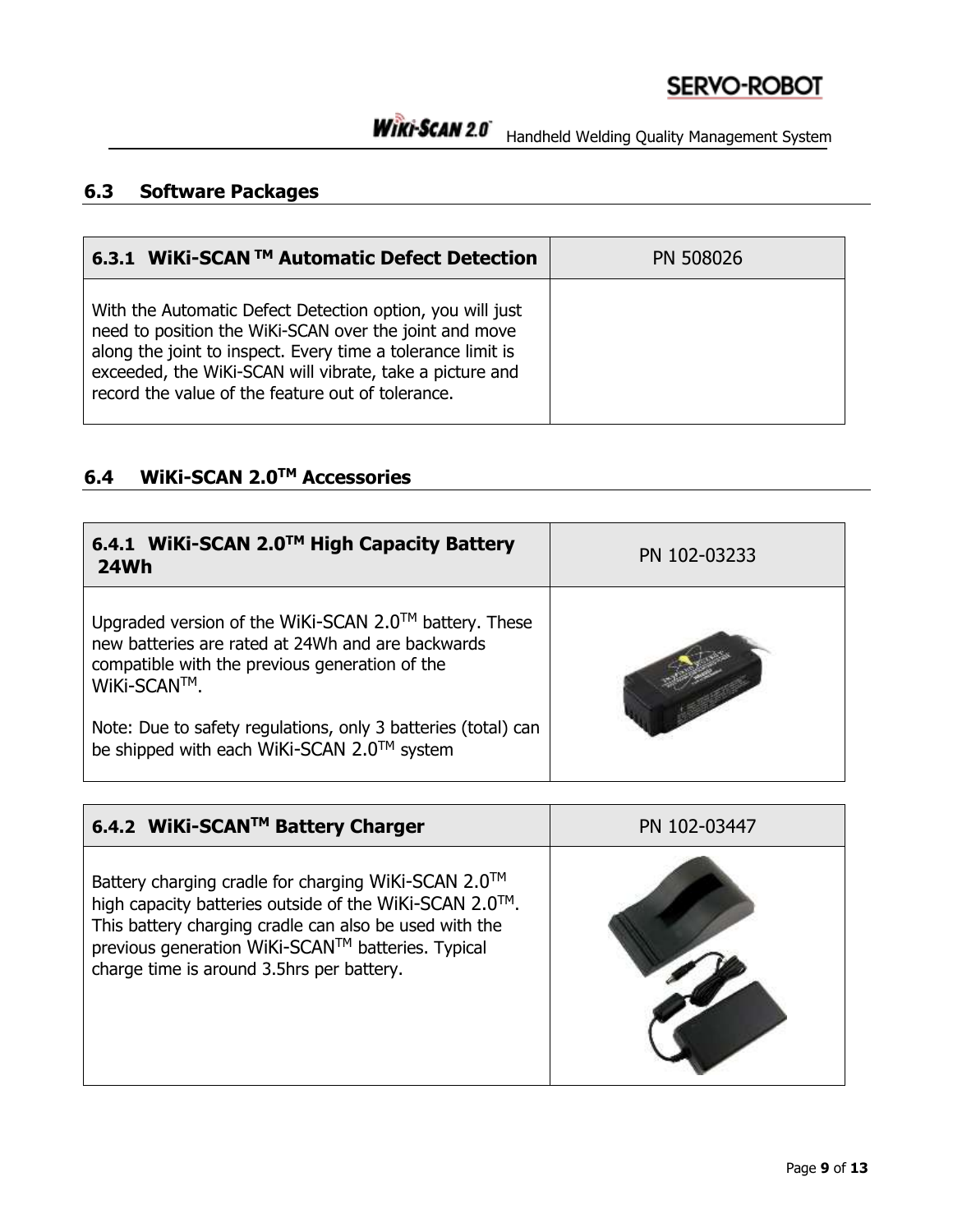WIRI-SCAN 2.0 Handheld Welding Quality Management System

| 6.4.3 WiKi-SCAN™ Power Cord for Battery<br><b>Charger</b>                                                                                                                                                                                                                                                                                                                         | PN (see below) |
|-----------------------------------------------------------------------------------------------------------------------------------------------------------------------------------------------------------------------------------------------------------------------------------------------------------------------------------------------------------------------------------|----------------|
| Power cord for the battery charger based on the wall<br>plug outlet type based on region. The following power<br>cords are available:<br>US Style Power Cord (PN 102-03448)<br>$\overline{\phantom{a}}$<br>EU Style Power Cord (PN 102-00092)<br>$\overline{\phantom{a}}$<br>CN Style Power Cord (PN 102-00029)<br>$\overline{\phantom{a}}$<br>UK Style Power Cord (PN 102-03445) |                |

| 6.4.4 WiKi-SCAN 2.0™ USB Charging Kit                                                                                                                                                                                                                                                                             | PN 307-00004 |
|-------------------------------------------------------------------------------------------------------------------------------------------------------------------------------------------------------------------------------------------------------------------------------------------------------------------|--------------|
| The WiKi-SCAN 2.0™ USB Charging Kit comes with all<br>the components necessary to charge the high capacity<br>battery inside the WiKi-SCAN 2.0™ without ever<br>taking the battery out of the handle. It comes with a<br>6ft Type C USB cable and a 10-Watt USB charger.<br>Typical charge time is around 3.5hrs. |              |

| 6.4.5 WiKi-SCAN™ Verification Block                                                                                                                                     | PN 98780100 |
|-------------------------------------------------------------------------------------------------------------------------------------------------------------------------|-------------|
| Additional verification block for the WiKi-SCAN 2.0™.<br>The verification block is used for periodic verification<br>of the functionality of the WiKi-SCAN 2.0™ system. |             |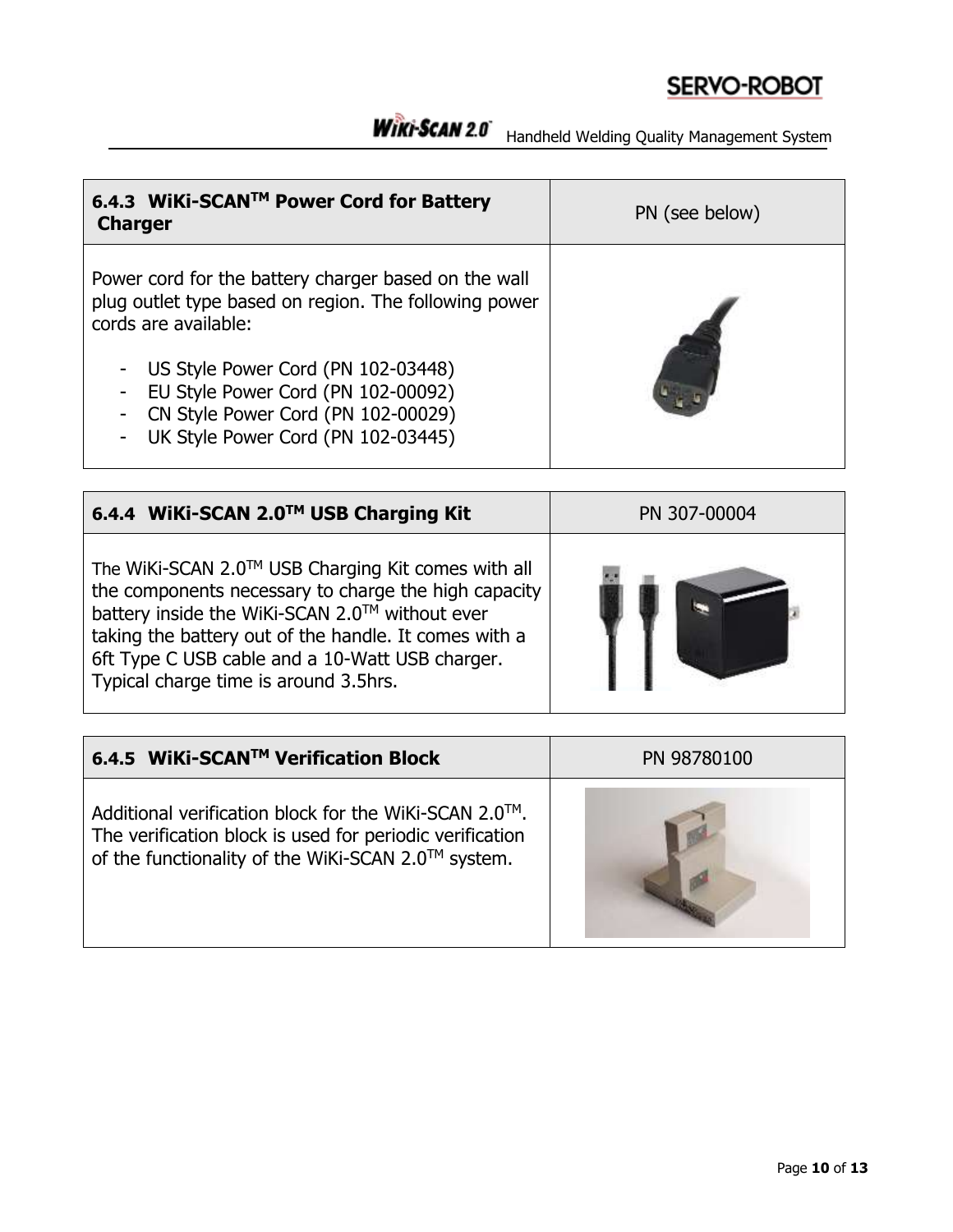# WIRI-SCAN 2.0<sup>\*</sup> Handheld Welding Quality Management System

| 6.4.6 WiKi-SCAN 2.0™ USB Data Transfer<br><b>Adapter</b>                                                                                                                  | PN 102-03286 |
|---------------------------------------------------------------------------------------------------------------------------------------------------------------------------|--------------|
| Additional WiKi-SCAN 2.0™ USB Data Transfer<br>Adapter. This cable is used for transferring inspections<br>and files between the WiKi-SCAN 2.0™ and a USB<br>thumb drive. |              |

| 6.4.7 WiKi-SCAN 2.0™ Carrying Case                                                                                                                                                                        | PN 307-00003 |
|-----------------------------------------------------------------------------------------------------------------------------------------------------------------------------------------------------------|--------------|
| Protective carrying case for the WiKi-SCAN 2.0 <sup>TM</sup> to<br>protect it from bumps or shocks. The case comes with<br>the custom cut foam insert for the WiKi-SCAN 2.0™<br>and optional accessories. |              |

| <b>Shock Absorbent Protective Cover</b><br>6.4.8                                                                                                                                       | PN 201-00078 |
|----------------------------------------------------------------------------------------------------------------------------------------------------------------------------------------|--------------|
| Protective shock absorbent cover for the<br>WiKi-SCAN 2.0™. Made of high-quality rubber custom<br>formed to the WiKi-SCAN 2.0™ body for increased<br>protection from drops or scrapes. |              |

| WiKi-SCAN 2.0™<br><b>Support</b><br><b>Wheel</b><br>and<br>6.4.9<br>Encoder O-Rings (5 EA per PK)                                                                          | PN 101-01608 |
|----------------------------------------------------------------------------------------------------------------------------------------------------------------------------|--------------|
| Replacement O-rings for the WiKi-SCAN 2.0™ Encoder<br>Measurement Module and the Quick Release Single<br>Wheel Support. Replacement pack comes with a set<br>of 5 O-rings. |              |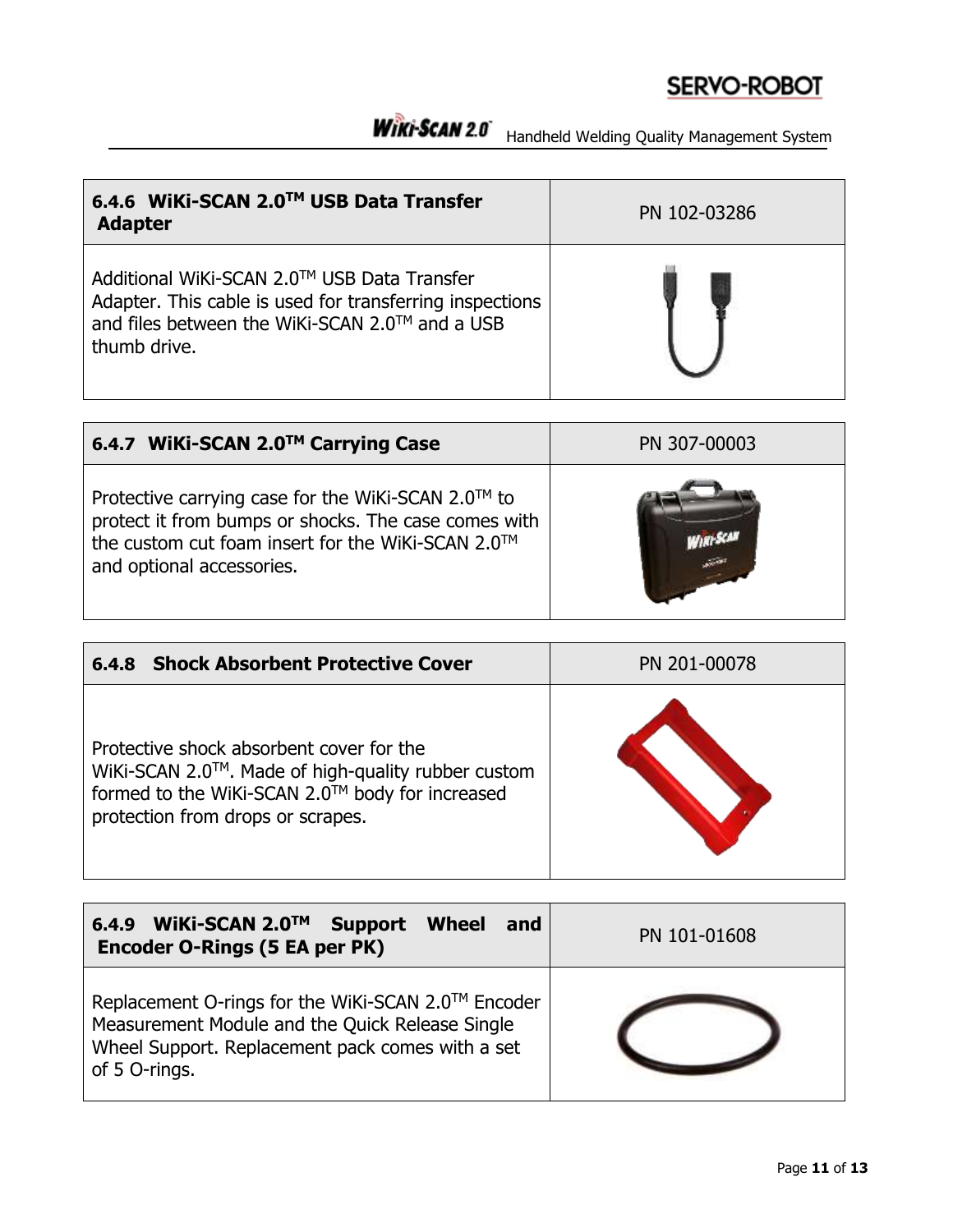# WIRI-SCAN 2.0<sup>\*</sup> Handheld Welding Quality Management System

| 6.4.10 WiKi-SCAN 2.0™ Handle End Cap                                                                                                                                                                  | PN 301-00037 |
|-------------------------------------------------------------------------------------------------------------------------------------------------------------------------------------------------------|--------------|
| Replacement end cap for the WiKi-SCAN 2.0™ handle.<br>This end cap also includes the 2.5mm captive screws<br>for securing the end cap to the WiKi-SCAN 2.0™<br>handle and the water-resistant gasket. |              |

| <b>6.4.11 Encoder Port Dust Cover</b>                                                                                                                                                                                                                                                                              | PN 301-00066 |
|--------------------------------------------------------------------------------------------------------------------------------------------------------------------------------------------------------------------------------------------------------------------------------------------------------------------|--------------|
| Replacement encoder port dust cover for the<br>WiKi-SCAN 2.0™. The Encoder Port Dust Cover<br>protects the WiKi-SCAN 2.0™ from dust and water<br>when the Encoder Measurement Module is not in use.<br>Additionally, it allows for the attachment of the quick<br>release supports without the need for any tools. |              |

| 6.4.12 2.5mm Allen Key                                                                                                                                                                       | PN 105-00034 |
|----------------------------------------------------------------------------------------------------------------------------------------------------------------------------------------------|--------------|
| Replacement 2.5mm Allen key for the<br>WiKi-SCAN 2.0™. This key is used for removal of the<br>Encoder Measurement Module, Encoder Port Dust<br>Cover, and the WiKi-SCAN 2.0™ Handle End Cap. |              |